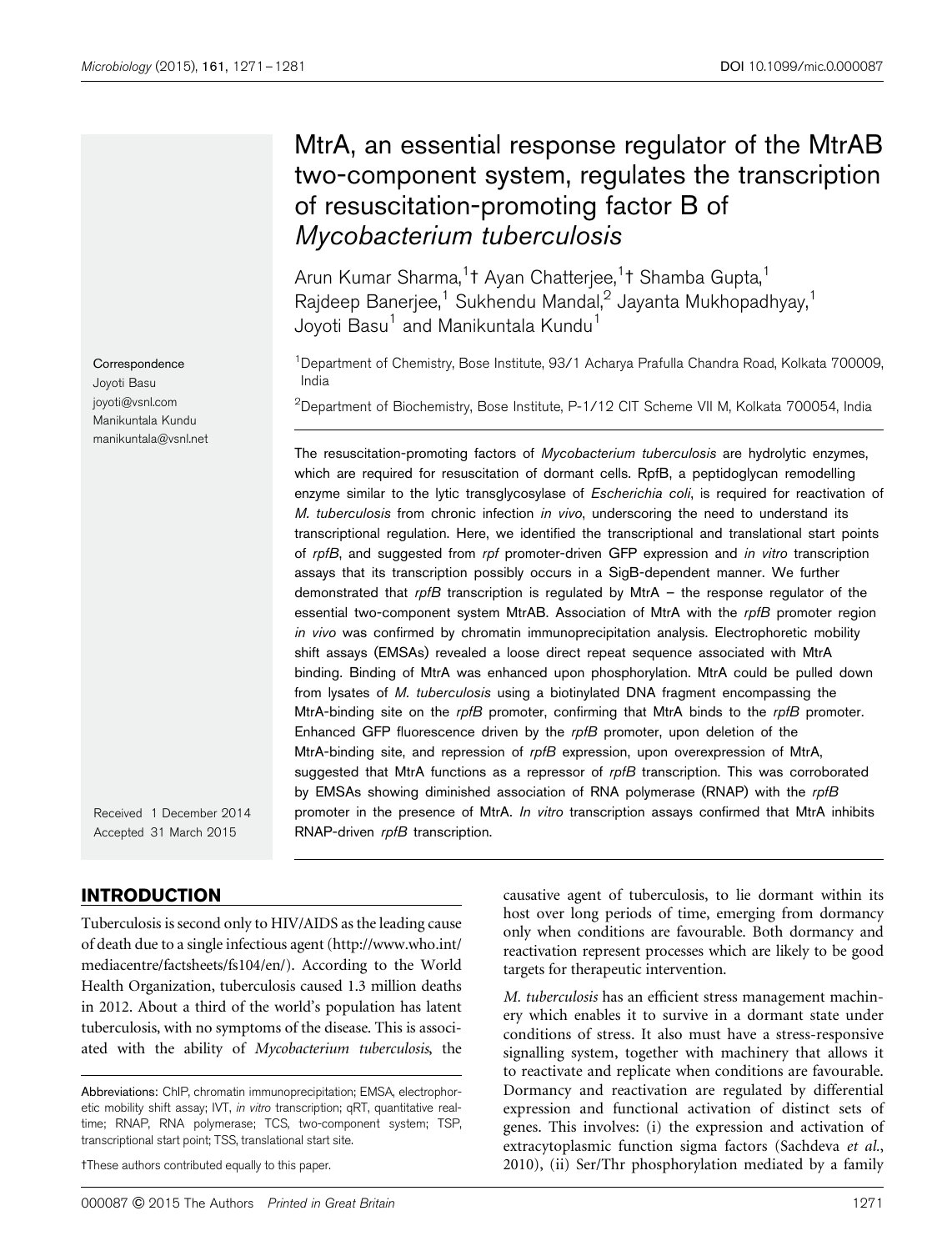of Ser/Thr kinases (Cousin *et al.*, 2013), and (iii) signal sensing and gene expression regulated by two-component systems (TCSs) (Bretl *et al*., 2011). Out of the 11 paired TCSs of *M. tuberculosis*, the response regulator MtrA alone is essential (Zahrt & Deretic, 2000). MtrB phosphorylates MtrA. Phosphorylated MtrA binds to the promoters of *oriA*, *fbpB*, *ripA* and *dnaA* (Fol *et al.*, 2006; Rajagopalan *et al.*, 2010). Merodiploid strains expressing *mtrA* with alterations in the signal-receiving domain show growth defects *in vitro* (Al Zayer *et al.*, 2011). In the fast-growing *Mycobacterium smegmatis*, the sensor kinase MtrB is not essential (Plocinska *et al.*, 2012). Recent studies in *M. smegmatis* have shown that MtrB associates with the septa in an FtsZ- and FtsI-dependent manner (Plocinska *et al.*, 2012). Interaction of MtrB with FtsI is required for expression of the *mtrA* regulon. MtrB interacts with Wag31 in a phosphorylation-independent manner to regulate the localization of Wag31 (Plocinska *et al.*, 2014). A lipoprotein modulates activity of the MtrAB system in mycobacteria to regulate drug resistance and cell wall homeostasis (Nguyen *et al.*, 2010). These reports suggest that the MtrAB TCS has a role in regulating cell wall synthesis, cell division and morphology in *M. smegmatis*. However, the *mtrA* regulon is poorly understood.

Hydrolytic enzymes are required at the site of cell division to facilitate peptidoglycan remodelling and division into two daughter cells. The hydrolases of *M. tuberculosis* include CwlM (Deng *et al.*, 2005), ChiZ (Vadrevu *et al.*, 2011) and the five resuscitation-promoting factors (RpfA–E) (Kana & Mizrahi, 2010), which are thought to correspond to peptidoglycan lytic transglycosylases in Gram-negative organisms. As with lytic transglycosylases, resuscitation-promoting factors are not essential for *in vitro* growth. Thus, deletion of all five Rpf homologues in *M. tuberculosis* has no effect on bacterial viability in broth culture, although delayed colony formation has been observed on solid agar (Downing *et al.*, 2004; Kana *et al.*, 2008). In contrast, the resuscitationpromoting factors are essential for growth and persistence in a mouse model of *M. tuberculosis* infection (Kana *et al.*, 2008). Cell wall growth and division can apparently proceed *in vitro* in the absence of resuscitation-promoting factors. However, the resuscitation-promoting factors are important for virulence and resuscitation from dormancy, and are expressed in *M. tuberculosis*-infected human tissue (Davies *et al.* 2008). A mutant of *M. tuberculosis* lacking *rpfB* shows delayed reactivation from chronic tuberculosis (Russell-Goldman *et al.*, 2008; Tufariello *et al.*, 2006). RpfB is capable of hydrolysing the 1,4-b-glycosidic bond between *N*-acetylmuramic acid and *N*-acetylglucosamine (Cohen-Gonsaud *et al.*, 2005), and is similar to the lytic transglycosylase Slt70 of *Escherichia coli* (Engel *et al.*, 1991; Hett & Rubin, 2008). It controls outer membrane integrity and is associated with  $\beta$ -lactam tolerance (Wivagg & Hung, 2012). RpfB interacts with the endopeptidase RipA to hydrolyse peptidoglycan (Hett *et al.*, 2007, 2008, 2010). The balance between cell wall synthesis and degradation is likely maintained by multiprotein complexes such as the PBP1–RpfB–RipA

complex. PBP1 inhibits peptidoglycan hydrolysis mediated by the RpfB–RipA complex (Hett *et al.*, 2010). RpfB is characterized by multiple domains as defined by the Pfam database. In addition to the catalytic domain ( $\sim$  75 residues), RpfB (362 residues) contains a G5 domain and three DUF348 domains. G5 domains are important molecular components of proteins that are involved in a variety of biological processes, such as cell wall degradation and biofilm formation. Considering the importance of the mycobacterial hydrolases in general, and RpfB in particular, in cell wall remodelling and in growth under stress or during reactivation from stress, it is of obvious importance to understand the transcriptional regulation of *rpfB*.

In our efforts to understand the transcriptional control of cell wall remodelling enzymes in *M. tuberculosis*, we initiated efforts to decipher the regulation of *rpfB* gene expression. Here, we partially characterized the *rpfB* promoter. We show that *rpfB* is regulated by SigB. In addition, chromatin immunoprecipitation (ChIP) analyses showed that MtrA associates with the *rpfB* promoter region. Electrophoretic mobility shift assays (EMSAs) and DNase I footprinting analyses with MtrA showed that MtrA binds in and around  $-35$  regions of *rpfB*. EMSAs and *in vitro* transcription (IVT) suggested that MtrA acts as a transcriptional repressor by blocking the binding of RNA polymerase (RNAP) to the promoter region. Taking into account the fact that RpfB is required for reactivation of dormant cells, we suggest that by repressing *rpfB*, MtrA could possibly facilitate slowing down of bacterial multiplication, depending on the environmental cues sensed by sensors upstream of MtrA. This view is supported by independent observations that overexpression of MtrA prevents bacterial multiplication in macrophages (Nguyen *et al.*, 2010).

# METHODS

Bacterial strains and growth conditions. *E. coli* TOP10 and DH5a were used for cloning. *E. coli* C41BL21(DE3) or BL21(DE3) was used for protein expression. All *E. coli* strains were grown in Luria–Bertani (LB) broth and were supplemented with antibiotics [ampicillin (100  $\mu$ g ml<sup>-1</sup>), kanamycin (50  $\mu$ g ml<sup>-1</sup>) or spectinomycin (50  $\mu$ g ml<sup>-1</sup>)] wherever required. *M. tuberculosis* H37Rv was grown in Middlebrook 7H9 broth containing 0.05% Tween 20 supplemented with albumin/ dextrose/catalase (ADC) (Difco). For recombinant mycobacterial strains, appropriate antibiotics [kanamycin (20  $\mu$ g ml<sup>-1</sup>) or streptomycin  $(20 \mu g \text{ ml}^{-1})$ ] were used. When needed, strains were plated on Middlebrook 7H10 supplemented with 10% (v/v) ADC and appropriate antibiotics. Growth was monitored by measuring  $OD_{600}$ .

Molecular biological procedures. Standard procedures were used for cloning and analysis of DNA, PCR, electroporation, and transformation. Primer sequences are available on request. Enzymes used to manipulate DNA were from Roche, Fermentas and New England Biolabs. DNA sequencing was performed using an automated DNA sequencer (BigDye Terminator v3.1; Applied Biosystems). All constructs made by PCR were sequenced to verify their integrity.

Cloning, expression and purification of MtrA and SigB. Fulllength Rv3246c/*mtrA* of *M. tuberculosis* excluding the stop codon was amplified and cloned between the *Nde*I and *Hin*dIII sites of pET20b+ in-frame with a C-terminal His-tag to generate a construct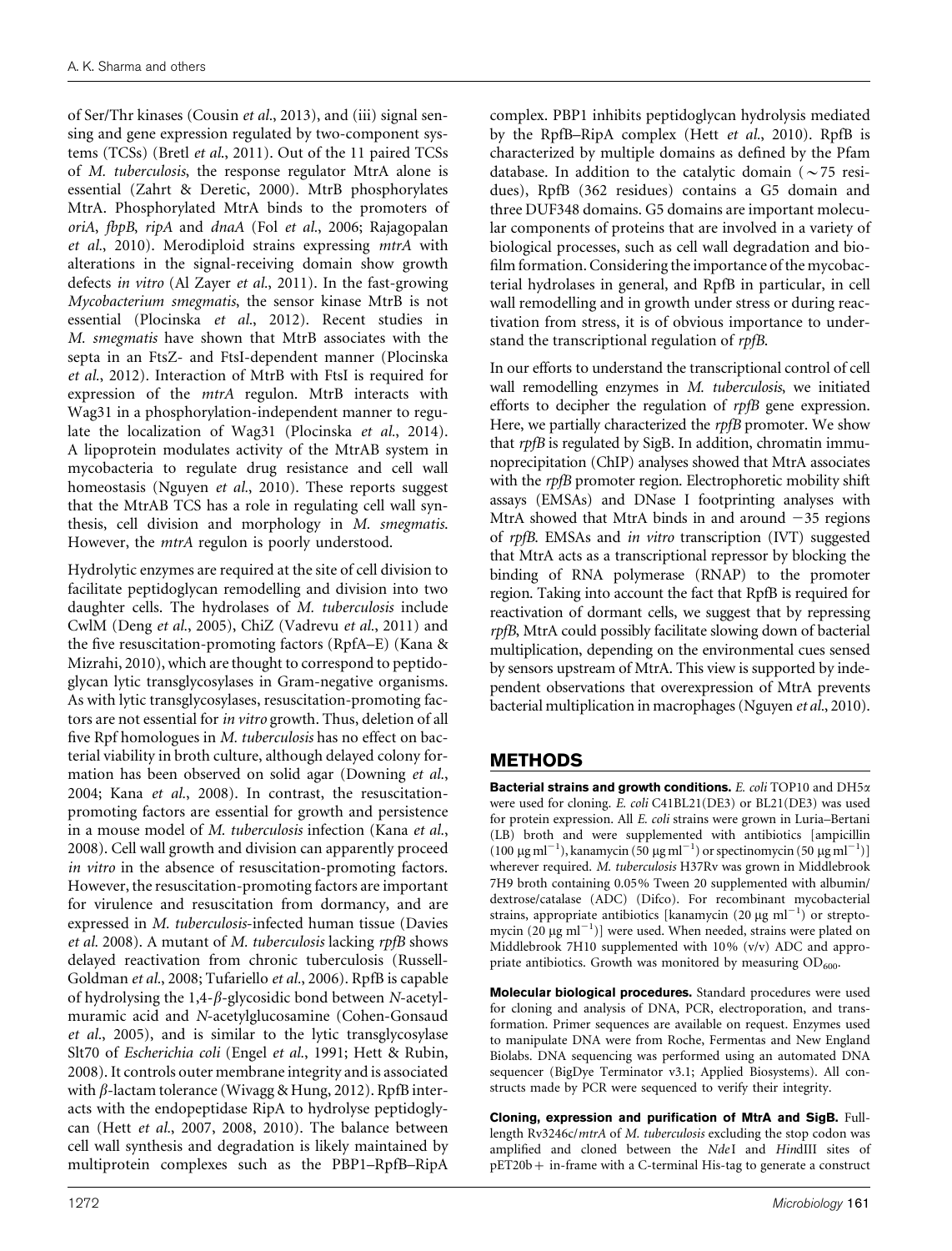*mtrA*::pET20b+. The recombinant plasmid was transformed in *E. coli* C41BL21(DE3) and cells were grown in LB broth to  $OD_{600}$  0.6. IPTG was added to a final concentration of 500  $\mu$ M and growth was continued at 16  $^{\circ}$ C for 20 h. Cells were harvested, resuspended and lysed in TG $\beta$  buffer (20 mM Tris/HCl, pH 8.0, 5% glycerol and 20 mM 2-mercaptoethanol) containing protease inhibitor cocktail (Roche), 2 mg lysozyme ml<sup>-1</sup>, 0.2% (v/v) Triton X-100 and 5 µg  $D$ Nase I ml<sup>-1</sup>. Cell-free supernatant was obtained by centrifugation at 100000  $g$  and recombinant His-tagged protein was purified using  $Ni<sup>2+</sup>$ -NTA agarose (Qiagen). Protein was concentrated using a protein concentrator (Pierce) and stored at  $-80$  °C until required.

 $SigB<sub>MTR</sub>$  (Rv2710) was expressed and purified according to Jacques *et al.* (2006). In brief, Rv2710 was amplified and cloned in pET30a+. The recombinant plasmid *sigB*::pET30a + was used to transform *E. coli* BL21(DE3). Cells were grown to  $OD_{600}$  0.6 and  $SigB_{MTB}$  was induced by the addition of 500  $\mu$ M IPTG at 16 °C for 20 h. Cells were lysed and SigB was purified as described above.

Identification of the transcriptional start point (TSP) of rpfB.

The TSP of *rpfB* was identified using a 5'/3'-RACE kit (2nd Generation; Roche), according to the manufacturer's protocol. Briefly, *M. tuberculosis* was grown to mid-exponential phase. Cells were lysed with 0.1 mm zirconia beads using a mini bead beater and RNA was purified using a RNeasy Mini kit (Qiagen). Purified RNA was treated with RNase-free Turbo DNase I (Ambion) for 30 min at 37 °C, followed by purification of RNA using a RNeasy Mini kit. First-strand cDNA was synthesized using the primer 5'-GTCCACACCTGCTTAGCGTC-3' followed by addition of a homopolymeric A-tail to the 3' end of first-strand cDNA. Finally, the dA-tailed cDNA was PCR amplified using FastStart *Taq* DNA polymerase (Roche), oligo(dT) anchor primer (supplied by the manufacturer) and the primer 5'-ACGGCTACGCCGCAGCACGA-3'. The PCR product was gel-purified and further amplified using PCR anchor primer (Roche) and 5'-AATGAATTCCGTCGACTGAGAACCCGT-3'. Finally, the PCR product was purified, cloned and sequenced.

 $\beta$ -Galactosidase assays. For generation of translational fusions in pMYT131 (a generous gift from Dr Roberta Provvedi, University of Padova, Padova, Italy), a 352 bp DNA fragment starting 227 bp upstream and ending 122 bp downstream of the annotated translational start site (TSS) of *rpfB* was amplified using the primer pair 5'-ATTAAGCTTCCATGGTAGGGTGGATGCGCCAA-3' and 5'-ATTAAGCTTTTCATCGTGGTCACCCGCAT-3', and cloned into the *Hin*dIII site of pMYT131. The resulting plasmid contained a translational fusion with *lacZ.* Site-directed mutagenesis was carried out at the annotated TSS using appropriate mutagenic primer pairs. Each construct was separately electroporated into *M. smegmatis* and grown in Middlebrook 7H9 medium supplemented with 10% ADC, 0.05% Tween 80 and 20  $\mu$ g streptomycin ml<sup>-1</sup>. Bacteria were harvested and lysed using a mini bead beater. The lysate was centrifuged at 10000 g for 30 min and the supernatant was collected.  $\beta$ -Galactosidase activity was assayed using ONPG as substrate as described by Miller (1992).

Measurement of rpfB promoter activity. A DNA fragment extending up to 449 bases upstream of the TSP of *rpfB* was PCR amplified from genomic DNA of *M. tuberculosis*. The PCR products were cloned between the *Bam*HI and *KpnI* sites of the *E. coli*–mycobacteria shuttle vector pFPV27 (Valdivia *et al.*, 1996). The resulting constructs and the control plasmid pFPV27 were electroporated separately into *M. tuberculosis.* GFP fluorescence was measured as described previously (Sanyal *et al.*, 2013).

IVT assay. IVT reactions were carried out using recombinant *M. tuberculosis* RNAP core enzyme and SigB. The recombinant *M. tuberculosis* RNAP core enzyme expressed in *E. coli* was prepared as described by Banerjee *et al.* (2014). The template was amplified by PCR using primer pair 5'-TTGCTCAACATTGGCCGGTTCG-3' and 5'-AGTAGAGTCAACGCGCTATATCCCCG-3' followed by gel purification using a QIAquick Gel Extraction kit (Qiagen). RNAP core (100 nM) was incubated in transcription buffer (45 mM Tris/HCl,  $pH$  7.9, 70 mM KCl, 5 mM  $MgCl<sub>2</sub>$ , 1.5 mM  $MnCl<sub>2</sub>$ , 1 mM DTT and 10% glycerol) at 25  $\degree$ C for 30 min. SigB (at different concentrations) was then added and again incubated at 25 °C for 30 min. Next, the PCR template (100 nM) was added and incubated at 37  $^{\circ}$ C for 20 min to form the open complex. RNA synthesis was initiated by the addition of 1 µl NTP mix [final concentration of 125 µM each of ATP, GTP, CTP; 0.4 μCi  $[\alpha^{-32}P]$ UTP (20 μM) and 1 μl heparin (0.5 mg ml<sup>-1</sup>)], followed by incubation for 30 min at 37 °C. The reaction was stopped by adding 5 ml loading buffer (80% formamide, 10 mM EDTA and 0.04% bromophenol blue), resolved on urea-polyacrylamide (12.5%) gels and scanned on a Typhoon Trio Plus scanner (GE Health Sciences).

Mycobacterial expression of His-MtrA<sub>MTB</sub>. Rv3246c/mtrA was PCR amplified using his-mtrA::pET20b+ as a template and cloned between the *Nde*I and *Nhe*I sites of the vector pLAM12 (van Kessel & Hatfull, 2007). Control vector pLAM12 or *mtrA*::pLAM12 was electroporated separately into *M. tuberculosis.* Cells were grown to midexponential phase at  $37^{\circ}$ C in Middlebrook 7H9 broth containing  $0.05\%$  Tween 80, 20 µg kanamycin ml<sup>-1</sup> and 0.2% succinate, and induced by the addition of 0.2% acetamide. Induced cultures were harvested and lysed in PBS containing protease inhibitor cocktail (Roche) in a mini bead beater. Proteins were solubilized in buffer containing 1% (v/v) Triton X-100 for 4 h at 4  $^{\circ}$ C with shaking and the lysate was immunoblotted with His antibody (Santa Cruz Biotechnology) to confirm the overexpression of MtrA.

Streptavidin pull-down assay. An aliquot of 20 µl streptavidinconjugated beads (Sigma) was washed twice with binding buffer (20 mM Tris pH 8, 50 mM CaCl<sub>2</sub>, 20 mM NaCl, 10 mM KCl, 5% glycerol and  $0.05 \mu$ g salmon sperm DNA  $\mu$ l<sup>-1</sup>) and mixed with 50 pmol biotinylated DNA fragment encompassing region  $-83$  to +59 (fragment A) on a rotator for 1 h at 25 °C. Beads were washed three times with binding buffer to remove unbound DNA. *M. tuberculosis* lysate expressing His-MtrA<sub>MTB</sub> (1-2 mg protein) was added to the beads. The mixture was incubated overnight on a rotator at 4 °C. The agarose beads were washed twice with binding buffer followed by denaturation in  $2 \times$  SDS-PAGE sample buffer at 95 °C for 10 min. The proteins were resolved by SDS-PAGE followed by immunoblotting with His antibody.

ChIP. ChIP was carried out using *M. tuberculosis* harbouring His- $MtrA<sub>MTB</sub>$ -expressing plasmid or the vector pLAM12 only. Briefly, cells expressing His-MtrA or harbouring empty vector were grown to midexponential phase. Cross-linking was carried out by the addition of formaldehyde (Sigma) to a final concentration of 1% with constant stirring at 37 °C for 10 min. The cells were immediately quenched using 250 mM glycine for 30 min at 37  $^{\circ}$ C under constant stirring. Cultures were harvested and washed twice with PBS and protease inhibitor cocktail (Roche), and stored at  $-80$  °C. The frozen cells were thawed and reconstituted in Buffer 1 (50 mM HEPES, pH 7.5, 50 mM KCl, 150 mM NaCl, 1 mM EDTA, 0.5 mM DTT, 1% Triton X-100, 0.1% SDS, 0.1% sodium deoxycholate and 10% glycerol) and lysed using a Bioruptor Plus (Diagenode) with 25 cycles of 30/90 on/off, respectively, so as to generate a fragment size of  $\sim$  250 bp. His antibody (Abcam) was added and incubated overnight at  $4 °C$  on a rotator. Immunoprecipitation was done using Protein A/G agarose and incubation for 90 min at 4 °C. Finally, the beads were pelleted at 2000  $g$  and washed twice with Buffer 2 (10 mM Tris/HCl, pH 8 and 0.1% Nonidet P-40) containing 150 mM NaCl, once with Buffer 2 containing 500 mM NaCl and finally with Tris/EDTA buffer. Elution was performed using 100 µl 50 mM Tris/HCl, pH 8, 10 mM EDTA and 1% SDS at 65 °C for 15 min. The eluate was treated with Proteinase K (Roche) overnight at 65  $^{\circ}$ C. The DNA was purified using a ChIP DNA Clean & Concentrator kit (Zymo Research) according to the manufacturer's protocol, and used for PCR using the primers 5'-TTGCTCAACATTGGCCGGTTCG-3' and 5'-AGTAGAGTCAACGCGCTATATCCCCG-3'.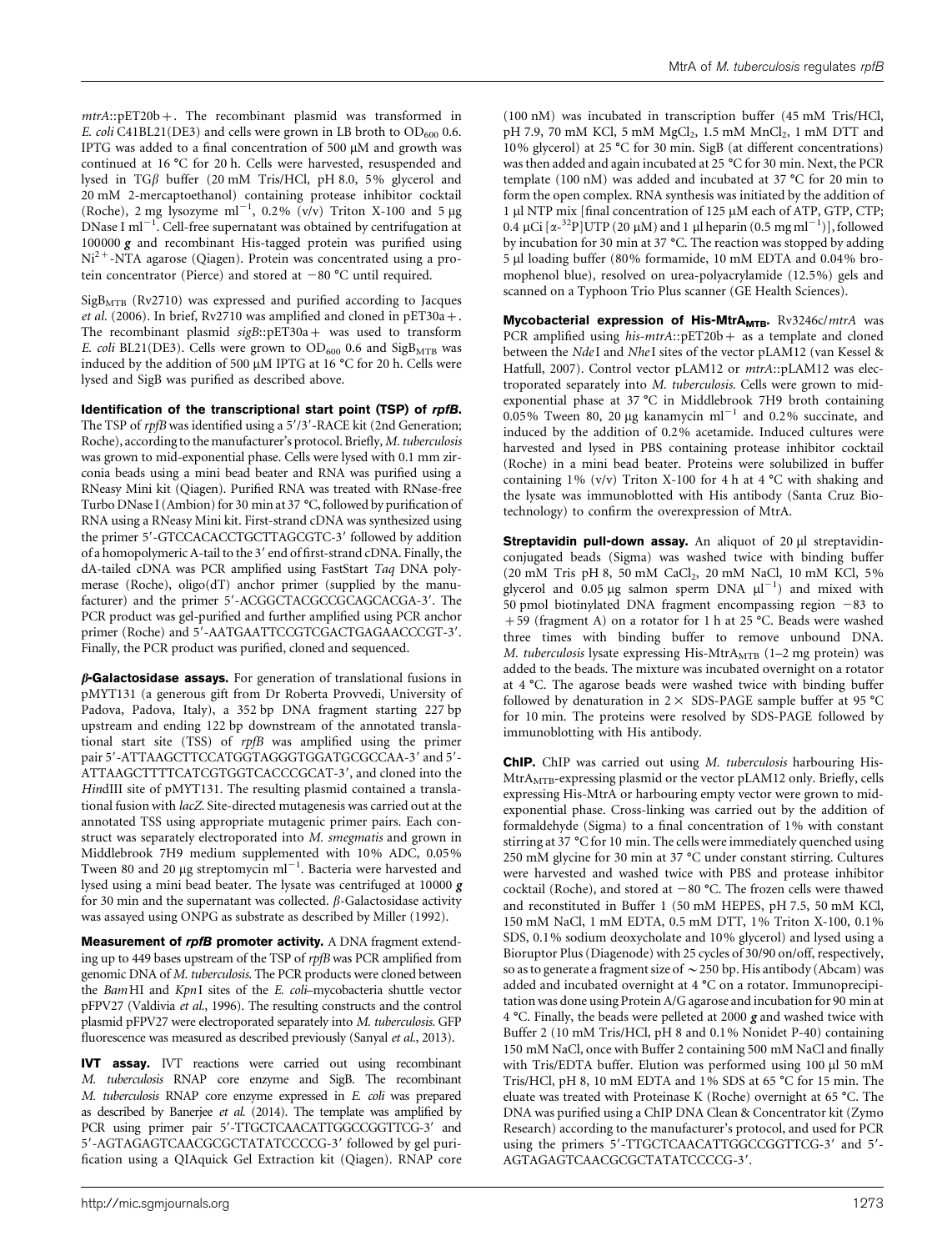| Primer name     | Sequence $5' \rightarrow 3'$ | Description                 |
|-----------------|------------------------------|-----------------------------|
| $rpfB$ RT-F     | CGACGCTAAGCAGGTGTGGACGAC     | Forward primer for rpfB     |
| $r$ pf $B$ RT-R | CACTCAGCAGCCCCGCGACATTGG     | Reverse primer for rpfB     |
| $16s$ rRNA RT-F | <b>TCCCGGGCCTTGTACACA</b>    | Forward primer for 16S rRNA |
| 16s rRNA RT-R   | <b>CCACTGGCTTCGGGTGTTA</b>   | Reverse primer for 16S rRNA |

#### Table 1. Primers used for qRT-PCR

Phosphorylation of MtrA by EnvZ kinase. A recombinant MalE-EnvZ construct (gift from Dr M. Igo, University of California, Davis, CA, USA) was transformed in *E. coli* BL21(DE3). Cells were grown in LB broth containing 0.2% glucose to  $OD<sub>600</sub>$  0.6. IPTG was added to a final concentration of 100  $\mu$ M and growth was continued at 16 °C for 20 h. Cells were resuspended in PBS containing protease inhibitor cocktail, disrupted by freeze/thaw cycles in the presence of 2 mg lysozyme ml<sup>-1</sup>, 0.2% Triton X-100 and 5 µg DNase I ml<sup>-1</sup>. The soluble MalE–EnvZ fusion protein was purified from the cell-free supernatant by amylose affinity chromatography (NEB). EnvZ kinase was phosphorylated in kinase buffer (50 mM Tris/HCl, pH 8, 50 mM KCl and 50 mM  $MgCl<sub>2</sub>$ ) containing 20 mM ATP for 15 min at 37 °C. The phosphotransfer reaction was carried out in kinase buffer with 2.5 µM phosphorylated EnvZ and MtrA.

EMSA. The binding of MtrA to the promoter of *rpfB* were analysed by EMSA. DNA fragments encompassing different regions upstream of *rpfB* were PCR amplified using appropriate primer pairs and genomic DNA of *M. tuberculosis* as template. Binding of phosphorylated or non-phosphorylated MtrA with gel-purified Cy5 labelled PCR product (10 nM) was carried out in binding buffer (20 mM Tris/HCl, pH 8, 20 mM NaCl, 50 mM CaCl<sub>2</sub>, 10 mM MgCl<sub>2</sub>, 10 mM KCl, 5% glycerol and 0.05 µg salmon sperm DNA  $\mu$ l<sup>-1</sup>) for 30 min at 25  $^{\circ}$ C in a final volume of 10 µl. For competition experiments, unlabelled oligonucleotide was used in excess as indicated. Samples were separated by 6% Tris/acetic acid/EDTA native gel electrophoresis and the DNA protein complex was visualized using a Typhoon Trio Plus imager (GE Health Sciences). Where necessary, oligonucleotides were end-labelled with a DIG DNA labelling kit (Roche), annealed and used in EMSAs. DNA–protein complexes were visualized using a DIG detection kit (Roche). The binding of RNAP to the *rpfB* promoter was performed in 45 mM Tris/HCl, pH 7.9, containing 70 mM KCl, 5 mM  $MgCl_2$ , 1.5 mM  $MnCl_2$ , 50 mM  $CaCl_2$ , 1 mM DTT and 10% glycerol. Cy5-labelled DNA was incubated with RNAP holoenzyme for 30 min at 25 °C. *rpfB*–RNAP complex was then incubated with MtrA for 30 min at 25  $^{\circ}$ C. The reaction mixture was separated by PAGE at  $4^{\circ}$ C and visualized as described.

**DNase I footprinting.** DNase I footprinting was performed to identify MtrA-binding sites on the *rpfB* promoter region. A 302 bp  $\alpha^{-32}P$ labelled DNA fragment was obtained by PCR with primers 5'-TGGC-TGAACTGGTCAATCG-3' and 5'-CGGTGATTGGGTCTGATG-3'. The reaction mixture (100 µl) containing 1 nM  $\alpha$ -<sup>32</sup>P-labelled DNA and MtrA or MtrA-P protein was added to the binding reaction and incubated for 30 min at 25 °C. DNase I cleavage was initiated by addition of DNase I (Fermentas) followed by incubation for 2 min at 25 °C. The reaction was stopped by the addition of phenol/chloroform and extraction of DNA, followed by ethanol precipitation. The pellet was washed with chilled 80% ethanol, dried and reconstituted in 5 µl formamide loading dye. Samples were denatured at 95 °C for 5 min and separated on 8% polyacrylamide gel containing 8 M urea. The dried gel was scanned on a Typhoon Trio Plus imager.

Quantitative real-time (qRT)-PCR. cDNA was synthesized from RNA using the RevertAid Reverse Transcriptase (Fermentas) kit for first strand cDNA synthesis. Quantitative SYBR Green-based

qRT-PCR was performed with MESA GREEN MasterMix (Eurogentec), using primers shown in Table 1. The relative expression of *rpfB* was normalized to that of the endogenous reference 16S rRNA and the fold change in expression was calculated using the comparative  $C_t$  method.

## RESULTS

### Determination of the TSP of rpfB

Considering that little is known about the transcriptional control of *rpfB*, we initiated our studies by attempting to characterize the TSP of *rpfB.* RNA was isolated and subjected to 5'-RACE analysis. The product was reverse transcribed, cloned in pUC19 and several clones were sequenced. All clones analysed showed a single TSP (a G base at  $+1$ ) (Fig. 1a, b).

## TSS of rpfB

In order to determine the TSS of *rpfB*, the *rpfB* upstream region was amplified and a translational fusion between the annotated start codon and *lacZ* (lacking its own translational start codon) was generated. The resultant construct was electroporated into *M. smegmatis*. β-Galactosidase activity was measured in the resultant cell lysates. When the annotated ATG start codon was mutated to AAG, the  $\beta$ -galactosidase activity was abrogated (Fig. 1c). This result confirmed the annotated TSS (Fig. 1b).

#### A consensus SigB-binding sequence is required for rpfB promoter activity in *M. tuberculosis*

In order to understand the transcriptional regulation of *rpfB*, we attempted to identify putative regulatory elements upstream of the TSP. A putative SigB-binding site was identified (Fig. 1b). A construct encompassing a region starting 449 bases upstream of the TSP and ending 88 bases downstream of the TSP was cloned in the promoterless GFP vector pFPV27 (construct pFPV-*rpfB1*) (Fig. 2a). *M. tuberculosis* harbouring this construct was grown to mid-exponential phase and GFP fluorescence was monitored. A significant increase in GFP fluorescence above background levels was observed (Fig. 2b), indicating promoter activity in this region. No activity was observed in a construct lacking the identified TSP (construct pFPV-*rpfB2*) (Fig. 2b), ruling out the possibility of any additional TSPs for *rpfB*. GFP fluorescence was abrogated when the putative SigB-binding sites were deleted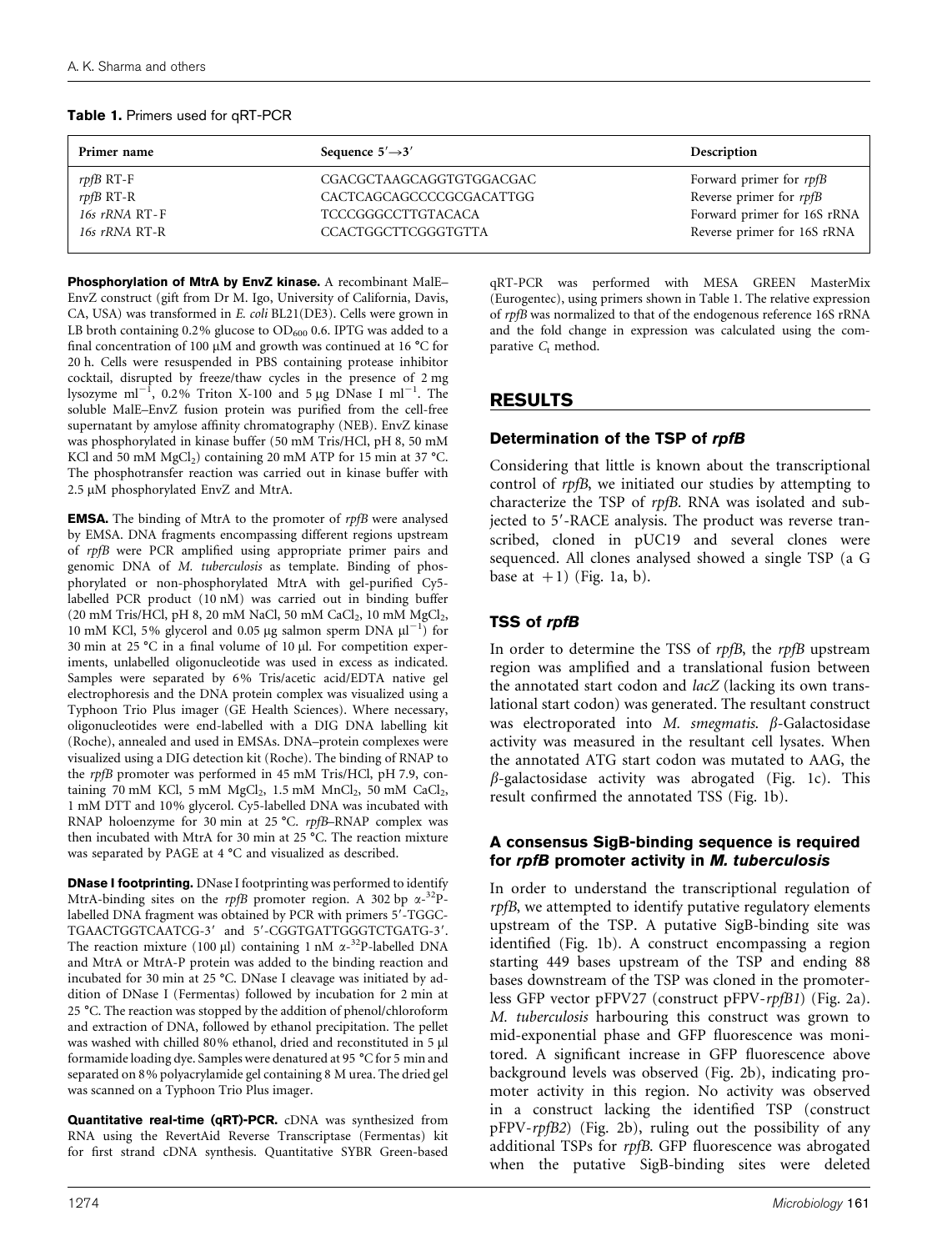



Fig. 1. Determination of the TSP and TSS in the rofB promoter. (a) TSP of  $rpfB$  determined by  $5'$ -RACE. The TSP is indicated by an arrow in the electropherogram. (b) A graphical representation of the TSP and TSS of rpfB. Bottom panel shows the presence of a consensus SigB-binding site on the promoter of rpfB. (c) The TSS of rpfB. M. tuberculosis harbouring pMYT131 vector alone or a construct carrying a lacZ fusion with rpfB (at annotated start site ATG or mutated start site AAG) was grown and  $\beta$ -galactosidase activity was measured in the cell lysates. Results represent mean $±$ SD of three independent determinations.

(construct pFPV-*rpfB3*) (Fig. 2b). This result suggested that *rpfB* promoter activity was likely to be regulated by SigB.

## IVT

IVT was performed in order to confirm the recognition of the *rpfB* promoter of *M*. *tuberculosis* by SigB. A 143 bp fragment, fragment A (from  $-83$  to  $+59$  relative to the TSP), was used as template for IVT. No transcript was found in an assay with RNAP core only (Fig. 3a, lane 3). A specific product was found only in the presence of SigB. The formation of the product was dependent on the concentration of SigB (Fig. 3a, lanes 5–7), but not on the presence of another sigma factor, SigJ (Fig. 3a, lane 4), confirming the specificity of the reaction. Formation of the transcript was abrogated when the template lacked the SigB-binding site (Fig. 3b, lanes 2 and 3). As a positive control, SigB-dependent transcription was confirmed using a region encompassing the *sigB* promoter (Banerjee *et al.*, 2014) (Fig. 3a, lane 2).

Fig. 2. Characterization of the rpfB promoter. (a) Schematic diagram showing the different rpfB promoter constructs in pFPV27. (b) GFP reporter assay with M. tuberculosis carrying the different promoter constructs. Cells were harvested, washed and GFP fluorescence was measured as described in Methods. Results represent mean $\pm$ SD of three independent determinations; \* $P$ <0.05,  $*P<0.005$ .

#### RpfB is an MtrA target

The MtrA–MtrB TCS has been characterized as a regulator of cell division in mycobacteria. The endopeptidase RipA that remodels the cell wall of mycobacteria during cell division is an MtrA target (Plocinska *et al.*, 2012). We hypothesized that the MtrAB TCS could regulate cell division and cell wall remodelling by targeting a group of cell wall remodelling enzymes. Based on this, we explored the possibility that *rpfB* could be part of the MtrA regulon. Possible MtrA-binding sites were located upstream of the *rpfB* TSP. His-MtrA was expressed in *M. tuberculosis* (Fig. 3c). In order to test the binding of MtrA to the *rpfB* promoter, the pull-down of His-MtrA with biotinylated fragment A was studied. The biotinylated DNA fragment was bound to streptavidin-agarose and incubated with lysates derived from *M. tuberculosis* expressing His-MtrA. Streptavidin-bound proteins were separated by SDS-PAGE and probed for the presence of MtrA by Western blotting with His antibody. MtrA was detected in the bound fraction, confirming the binding of MtrA with biotinylated oligonucleotide in a concentration-dependent manner (Fig. 3d). Pull-down of MtrA was abolished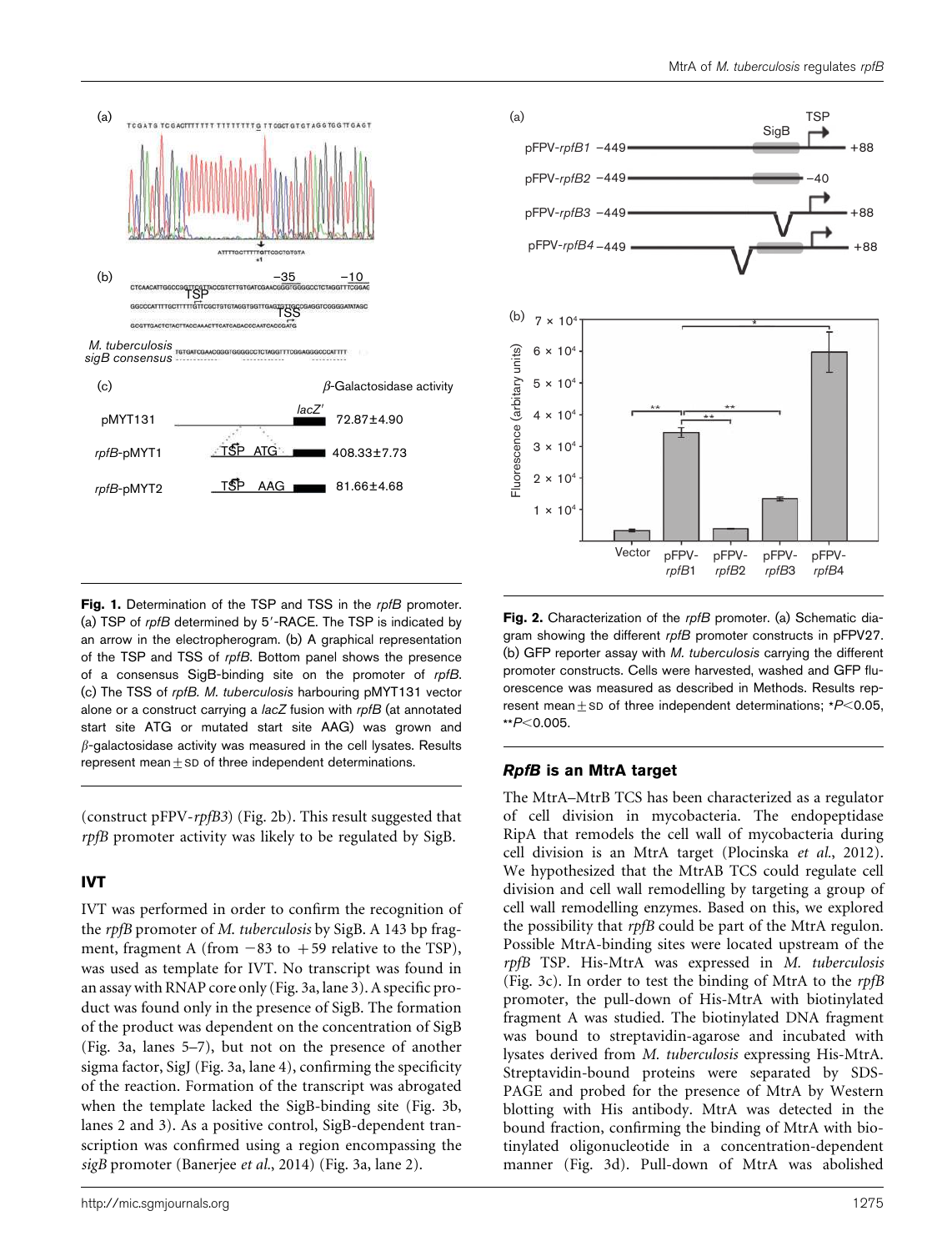

Fig. 3. Role of SigB and MtrA in rpfB transcription. (a) IVT was carried out as described in Methods, either in the presence (lanes 2, 5, 6 and 7) or in the absence (lanes 1 and 3) of SigB. For lanes 1 and 2, the  $sigB$  promoter was used as template; all other lanes had the rpfB promoter as template. SigJ was used as negative control (lane 4). SigB was used at concentrations of 50, 100 and 200 nM in lanes 5, 6 and 7, respectively. (b) IVT was performed using the rpfB promoter (lane 1) or the same promoter carrying deletions in the SigB-binding site  $(-34$  to  $-40$  and  $-17$  to  $-23$ ; lanes 2 and 3, respectively) as template. (c) Western blot showing MtrA overexpression in M. tuberculosis by immunoblotting of lysates with His antibody (lane 2). Lane 1 is a positive control, i.e. recombinant His-MtrA. (d) Association of MtrA with rpfB promoter fragment. Lysates (at increasing concentrations; lanes 3–5) from His-MtrA-overexpressing M. tuberculosis cells were incubated with a streptavidin-agarose-bound biotinylated DNA fragment derived from the rpfB promoter (-83 to +59), followed by immunoblotting of bead-bound proteins with His antibody. Lane 1, positive control for His-MtrA; lane 2, lysate incubated with streptavidinagarose only; lane 6, pull-down performed with an 88 bp rpfB promoter region  $(+3$  to  $+59)$  lacking the MtrA-binding site. (e) ChIP analysis of MtrA binding to the rpfB promoter. M. tuberculosis harbouring His-MtrA or vector alone (pLAM12) was subjected to ChIP with His antibody (IP: His). Immunoprecipitated DNA was amplified by PCR using primers specific for the rpfB promoter or for 16S rRNA. PCR products were diluted as indicated and separated by agarose gel electrophoresis.

when the biotinylated DNA lacked the putative MtrAbinding site (Fig. 3d, lane 6).

#### MtrA binds to the rpfB promoter in vivo

The *in vivo* association of MtrA with the *rpfB* promoter was probed by ChIP. ChIP experiments were performed from cells expressing His-MtrA using His antibody. We amplified the region  $-83$  to  $+59$ . The results showed enrichment of this region when immunoprecipitated with His antibody (Fig. 3e). No enrichment occurred when immunoprecipitation was performed in cells carrying the vector pLAM12 alone. This result indicated that the *rpfB* promoter was a target of MtrA.

#### MtrA binds to the rpfB promoter

In order to further characterize the binding of MtrA to the *rpfB* promoter region, fragment A encompassing putative MtrA-binding sites (indicated in Fig. 4) was amplified with a Cy5-labelled oligonucleotide at one end. EMSA was performed using recombinant His-MtrA. Binding of MtrA to this DNA fragment was visualized after PAGE (Fig. 4a). The binding of MtrA to the Cy5-labelled oligonucleotide could be competed using a non-labelled oligonucleotide, confirming the specificity of the interaction (Fig. 4b). MtrA was phosphorylated using the EnvZ kinase of *E. coli*, as reported previously (Rajagopalan *et al.*, 2010). Phosphorylation slightly increased the binding of MtrA to the *rpfB* promoter-derived DNA. The binding was abrogated in a construct encompassing the region  $+4$  to  $+59$  (Fig. 4c). Based on these results, we argue that MtrA was a likely regulator of *rpfB* transcription.

#### DNase I footprinting shows MtrA binding to the rpfB promoter

MtrA-binding sites on the *rpfB* promoter were further identified by DNase I footprinting experiments. MtrA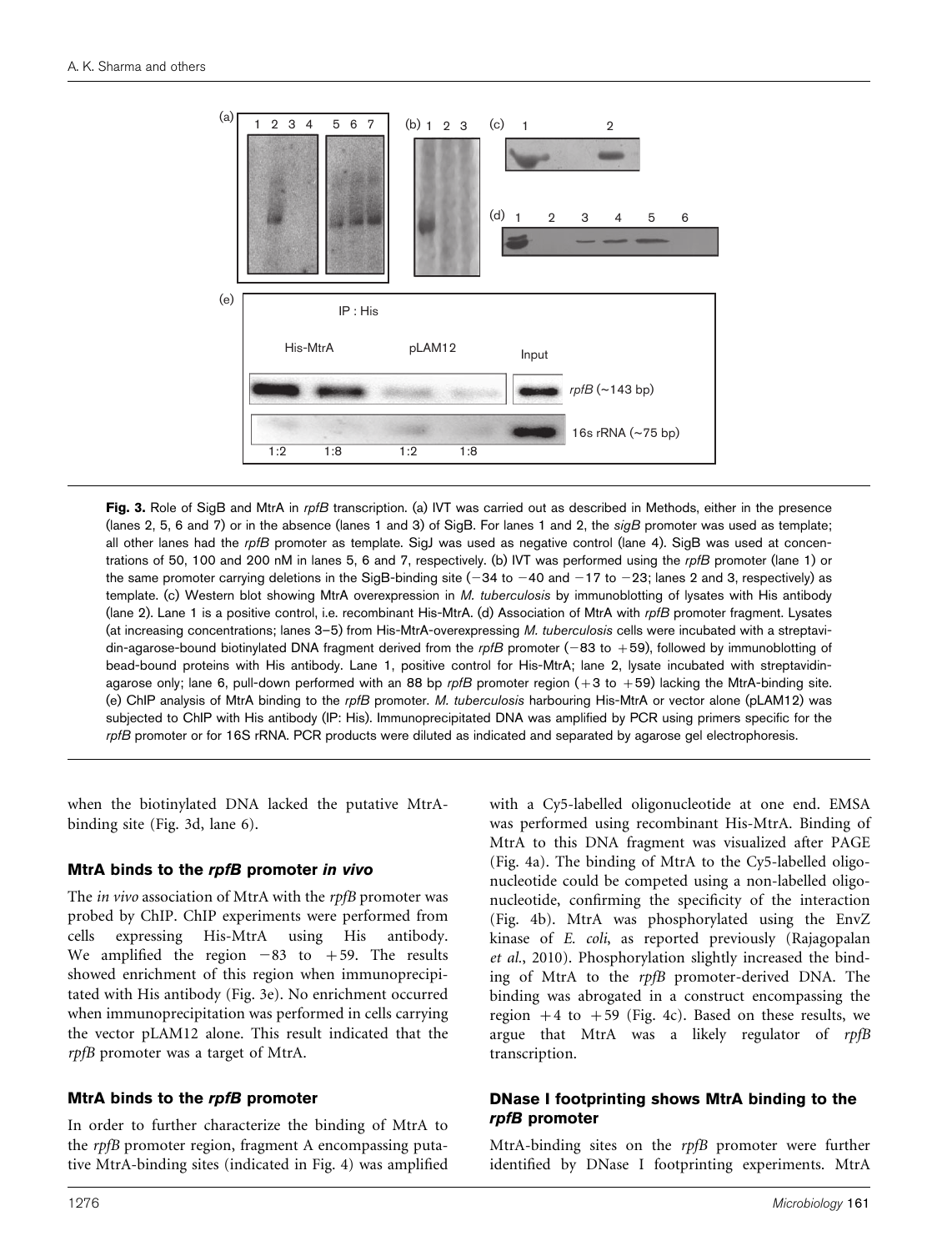

Fig. 4. Binding of MtrA to the rpfB promoter analysed by EMSA. (a) EMSA was performed with Cy5-labelled DNA (WT; generated using primers ES1 and Cy5-labelled ES3 shown in d) and either non-phosphorylated or phosphorylated MtrA at different concentrations. (b) Binding of Cy5-labelled WT DNA with MtrA-P analysed in the presence of increasing concentrations of unlabelled WT DNA. (c) EMSA using Cy5-labelled WT DNA or  $\Delta$ R1 (generated using primers ES2 and ES3) DNA. (d) Schematic representation of different primers for the generation of DNA fragments for EMSA.

was added to binding reactions performed with the *rpfB* promoter-derived DNA fragment. The positions of the footprints (Fig. 5a, b) confirmed the results obtained in EMSAs. Upon examination of the protected region, a loosely conserved repeat motif was observed (Fig. 5c), which could represent a likely MtrA-binding motif, based on the consensus logo identified by Plocinska *et al.*, (2012). In order to confirm whether this repeat sequence constituted the MtrA-binding site, EMSA was performed with a DIG-labelled DNA encompassing this region (WT) as well as another mutated oligonucleotide, in which the bases in a stretch of one repeat were replaced with A



Fig. 5. DNA footprint analysis in the upstream region of rpfB. (a) Purified His-tagged MtrA (at different concentrations) and  $32P$ -labelled DNA (labelled in the antisense strand) were used for DNase I footprint analysis as described in Methods. (b) Region of the footprint. (c) A putative MtrA-binding imperfect repeat. (d) Oligonucleotides [WT or mutated (MUT)] used for EMSAs after DIG labelling. (e) Binding of DIG-labelled oligo (either WT or MUT) with MtrA at different concentrations was analysed by EMSA.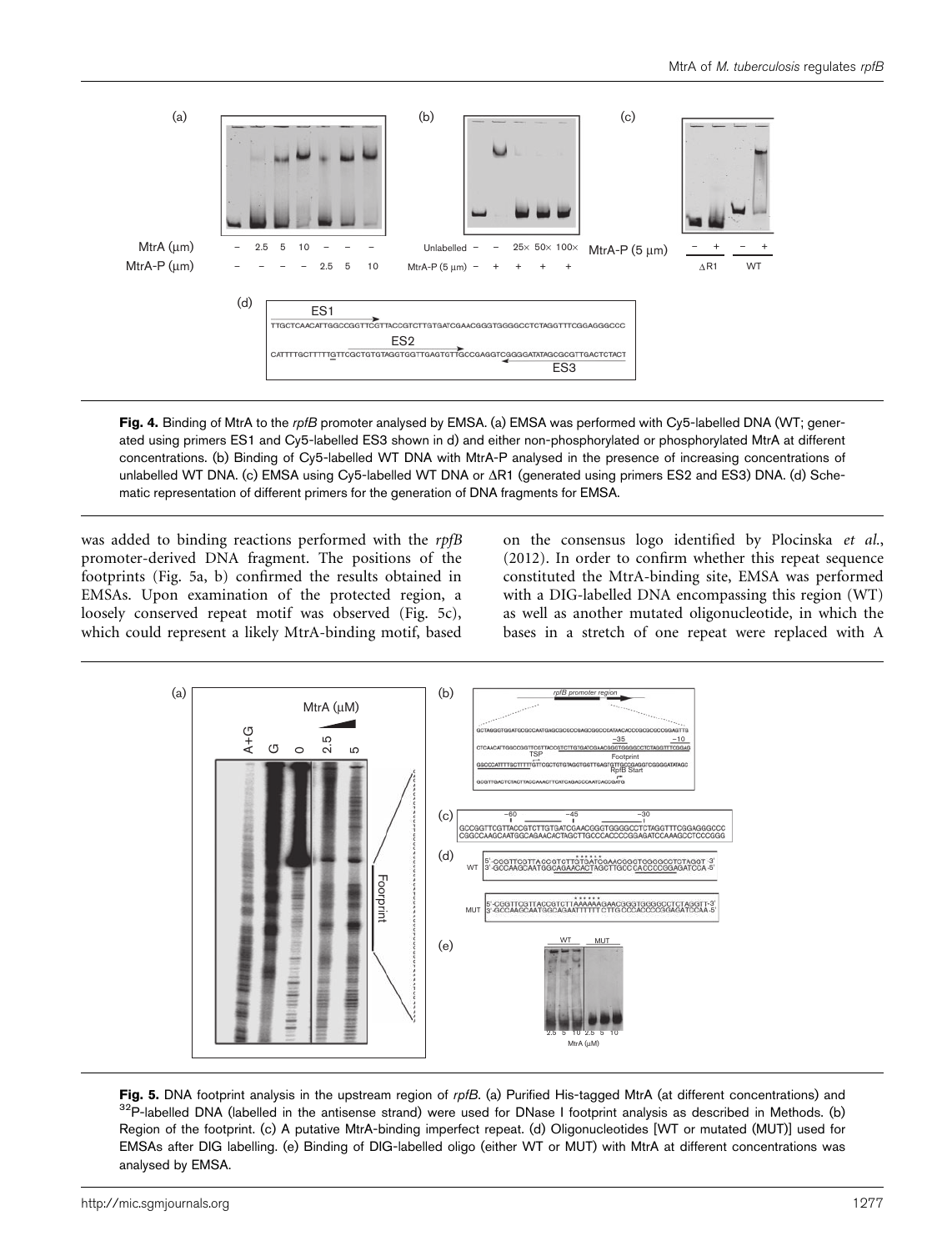residues (Fig. 5d). MtrA bound to the WT oligonucleotide in a concentration-dependent manner (Fig. 5e), but could not bind to the mutated oligonucleotide, strengthening the view that the motif identified represented the MtrAbinding site. The role of specific nucleotides in this motif and the spacer length requirement are under investigation.

### MtrA inhibits RNAP binding at the rpfB promoter

Promoter activity assays showed that *rpfB* promoter-driven GFP fluorescence was enhanced when a portion of the direct repeat identified as the likely MtrA-binding site was deleted (pFPV*-rpfB4*) (Fig. 2b). We then explored the possibility that MtrA functioned as a repressor by inhibiting the binding of RNAP to the *rpfB* promoter. To investigate whether MtrA could displace RNAP from the *rpfB* promoter, the RNAP–promoter complex was first allowed to form. MtrA was then added to the reaction mixture. The RNAP–DNA complex was visible on EMSA. Its intensity decreased in the presence of MtrA (Fig. 6a), suggesting that MtrA displaced RNAP from the *rpfB* promoter, thereby inhibiting its transcription. The MtrA– DNA complex migrated slower than the RNAP–DNA complex. This was not unexpected as phosphorylated MtrA has been reported to form oligomers (Al Zayer *et al.*, 2011). MtrA could also inhibit IVT of *rpfB* (Fig. 6b), further supporting the notion that it repressed *rpfB* transcription.

#### MtrA overexpression represses the expression of rpfB in vivo

As MtrA is essential, there is no knockout system available to study MtrA function in *M. tuberculosis*. As an alternate strategy, we overexpressed His-MtrA in *M. tuberculosis* and analysed the expression of *rpfB*. *rpfB* expression was significantly repressed when MtrA was overexpressed (Fig. 6c). This strengthened the view that MtrA acted as a repressor of *rpfB* transcription. Overproduction of MtrA inhibited growth of *M. tuberculosis in vivo* (Fol *et al.*, 2006). It is possible that downregulation of *rpfB* could have also contributed to this growth inhibition.

# **DISCUSSION**

Considering that *M. tuberculosis* can switch between a dormant state and an actively growing state, it is important to understand (i) the signals that govern the switching between the two states, (ii) the sensors that receive these signals, (iii) the response regulators to which these signals are transmitted and (iv) the regulation of the signalling cascades leading to expression of the appropriate regulons. RpfB, a peptidoglycan transglycosylase, and RipA, an endopeptidase, both localize to the septum of actively growing cells to remodel the mycobacterial peptidoglycan. RpfB has been suggested to be necessary for reactivation of *M. tuberculosis* from dormancy. The transcriptional regulation of peptidoglycan remodelling enzymes is poorly understood in mycobacteria. The regulation of *rpfA* by the cAMP receptor protein Rv3676 is the only report so far on the regulation of expression of *rpf* family members in the pathogen *M. tuberculosis* (Rickman *et al.*, 2005). Here, we provide insights into regulation of *rpfB* of *M. tuberculosis*. We identify SigB and MtrA as two regulators of *rpfB* expression. 5'-RACE of the *rpfB* region showed a single TSP. A signature sequence suggestive of a SigB-binding site was identified. Sigma A is the primary sigma factor of *M. tuberculosis.* Sigma B is a primary-like sigma subunit (Doukhan *et al.*, 1995) which shares a high degree of sequence similarity with sigma A. It is activated under various conditions of stress, and is positively regulated



Fig. 6. Role of MtrA in rpfB transcription. (a) EMSA of RNAP binding to the rpfB promoter was carried out in the absence (lane 3) or presence (lane 1 and 2) of MtrA as described in Methods. Lane 4 shows binding with MtrA alone and lane 5 contains none of the proteins. R1 and R2 indicate complexes of MtrA and RNAP with DNA, respectively. (b) IVT was carried out in the absence (lane 4) or presence (lanes 1–3) of different concentrations of MtrA. (c) qRT-PCR was performed with RNA isolated from M. tuberculosis harbouring pLAM12 (vector) or an MtrA overexpression plasmid (MtrA) to check the expression of rpfB. Results represent mean  $\pm$  SD, n=3; \*P=0.0001.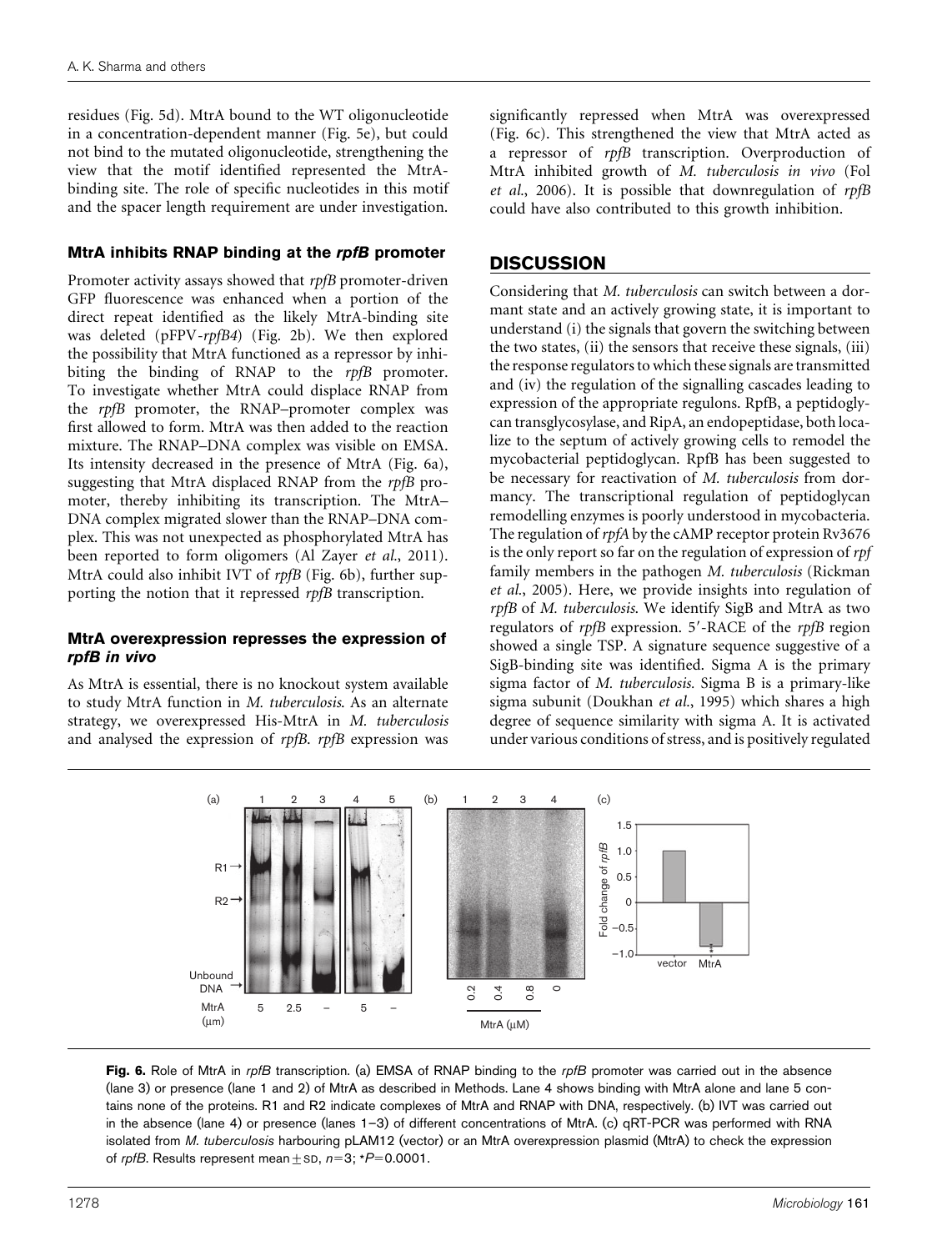by the extracytoplasmic function sigma factors SigE, SigH and SigL (Fontan *et al.*, 2009; Lee *et al.*, 2008). The role of SigB in *rpfB* transcription is suggested from the following: (i) a consensus SigB-binding site was identified in the *rpfB* promoter, (ii) *rpfB* promoter-driven GFP expression was tuned down upon deleting the consensus SigB-binding site and (iii)*in vitro* transcription assays were positive in the presence of SigB. Recent studies have shown that *ripA* is part of the MtrA regulon. We have tested the possibility that other peptidoglycan hydrolases such as *rpfB c*ould also be part of the MtrA regulon. An immobilized biotinylated DNA fragment (derived from the *rpfB* promoter) harbouring a putative MtrA-binding site could pull-down MtrA from lysates of *M. tuberculosis*. ChIP confirmed that MtrA associates with the *rpfB* promoter region *in vivo*. Using DNA footprinting and EMSAs, we identified a MtrA-binding site close to the RNAP-binding site on the *rpfB* promoter. Deletion of a part of the MtrA-binding site on the *rpfB* promoter enhanced promoter-driven GFP fluorescence, suggesting a likely repressive function of MtrA in regulating *rpfB* transcription.

The proximity of the MtrA-binding site to the TSP and the SigB-binding site suggested that MtrA could repress *rpfB e*xpression by displacing RNAP from the promoter. The repressive function of MtrA was tested in EMSAs of RNAP binding to the *rpfB* promoter in the presence of MtrA. EMSAs suggested that MtrA displaces RNAP from the *rpfB* promoter. Brocker *et al.* (2011) showed that binding of MtrA near the  $-10$  region of the promoter prevents the binding of RNAP to these promoters, leading to transcriptional repression. Our findings with respect to MtrA binding to the *rpfB* promoter confirm these results. The inhibitory role of MtrA with respect to *rpfB* expression was further supported by the observation that overexpression of MtrA repressed *rpfB* expression. Previous ChIP experiments confirmed that MtrA associates with the *ripA p*romoter (Plocinska *et al.*, 2012). However, it is currently unclear how MtrA regulates *ripA* expression. To the best of our knowledge, our studies suggest for the first time that MtrA represses *rpfB* in the pathogen *M. tuberculosis*, providing new insight into how an essential TCS could regulate cell wall homeostasis by regulating a peptidoglycan transglycosylase. It is tempting to speculate that MtrA can function both as an activator as well as a repressor. This contention is strengthened by existing reports indicating that MtrA of *Corynebacterium glutamicum* functions as a repressor of *mepA* and *nlpC*, but as an activator of *betP* and *proP* (Brocker & Bott, 2006). The YycFG TCS of *Bacillus subtilis* is a likely counterpart of MtrAB of *M. tuberculosis*. It regulates cell wall metabolism (Dubrac & Msadek, 2008; Dubrac *et al.*, 2008; Fukushima *et al.*, 2008, 2011). In a manner similar to MtrA of *C. glutamicum*, it activates *yvcE*, *lytE* and *ydjM*, but represses expression of *yoeB* and *yjeA* (Bisicchia *et al.*, 2007). It is possible that in *M*. *tuberculosis*, the location of the MtrA-binding site could serve as a determinant of its activating or repressive function – a fact that holds true for transcriptional regulators in general.

An understanding of the complete MtrA regulon would facilitate further analyses of the diverse roles of MtrA. In *M. smegmatis*, deletion of *mtrB* is associated with altered cell shape (Plocinska *et al.*, 2012). *C. glutamicum* Δ*mtrAB* cells show irregular septum formation and are elongated (Brocker *et al.*, 2011; Möker *et al.*, 2004). Deletion of the MtrB-interacting partner *lpqB* in *M. smegmatis* affects cell–cell aggregation and biofilm formation (Nguyen *et al.*, 2010). Overproduction of MtrA inhibits growth of *M. tuberculosis in vivo* (Fol *et al.*, 2006). All these reports suggest that MtrAB coordinates cell wall homeostasis. A likely role in cell wall metabolism is strengthened by the current report demonstrating that MtrA regulates expression of the peptidoglycan hydrolase RpfB. Drawing from the similarities between YycFG and MtrAB as regulators of cell wall metabolism, it would be interesting to investigate the relationship between the MtrA regulon and cell wall stress, exemplified by exposure to drugs such as vancomycin. The precise role of individual resuscitation-promoting factors in resuscitation from dormancy remains to be elucidated. Outstanding questions in the field pertain to the chemical entities on which the resuscitation-promoting factors act, i.e. their precise enzymic activities, the affinities of each of the resuscitation-promoting factors for their substrates, their spatiotemporal expression profiles, the consequences of enzymic activation of each resuscitation-promoting factor and their genetic regulation. The insights into regulation of *rpfB* are therefore relevant in our quest to take the field forward.

# ACKNOWLEDGEMENTS

This work was supported in part by a grant from the Department of Biotechnology, India to M. K. and J. B.

## REFERENCES

Al Zayer, M., Stankowska, D., Dziedzic, R., Sarva, K., Madiraju, M. V. & Rajagopalan, M. (2011). *Mycobacterium tuberculosis mtrA* merodiploid strains with point mutations in the signal-receiving domain of MtrA exhibit growth defects in nutrient broth. *Plasmid* 65, 210–218.

Banerjee, R., Rudra, P., Prajapati, R. K., Sengupta, S. & Mukhopadhyay, J. (2014). Optimization of recombinant *Mycobacterium tuberculosis* RNA polymerase expression and purification. *Tuberculosis (Edinb)* 94, 397–404.

Bisicchia, P., Noone, D., Lioliou, E., Howell, A., Quigley, S., Jensen, T., Jarmer, H. & Devine, K. M. (2007). The essential YycFG twocomponent system controls cell wall metabolism in *Bacillus subtilis*. *Mol Microbiol* 65, 180–200.

Bretl, D. J., Demetriadou, C. & Zahrt, T. C. (2011). Adaptation to environmental stimuli within the host: two-component signal transduction systems of *Mycobacterium tuberculosis*. *Microbiol Mol Biol Rev* 75, 566–582.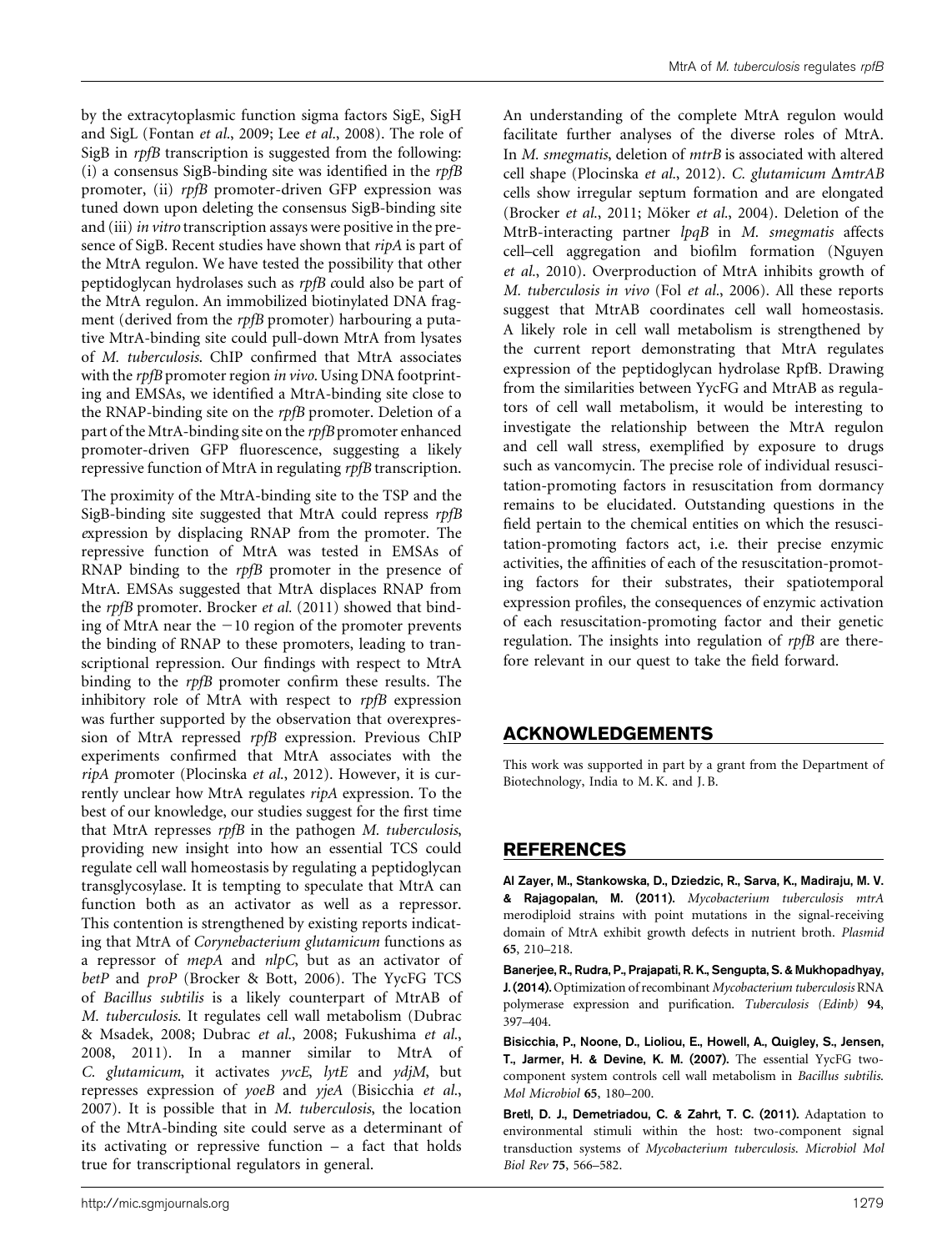Brocker, M. & Bott, M. (2006). Evidence for activator and repressor functions of the response regulator MtrA from *Corynebacterium glutamicum*. *FEMS Microbiol Lett* 264, 205–212.

Brocker, M., Mack, C. & Bott, M. (2011). Target genes, consensus binding site, and role of phosphorylation for the response regulator MtrA of *Corynebacterium glutamicum*. *J Bacteriol* 193, 1237–1249.

Cohen-Gonsaud, M., Barthe, P., Bagnéris, C., Henderson, B., Ward, J., Roumestand, C. & Keep, N. H. (2005). The structure of a resuscitation-promoting factor domain from *Mycobacterium tuberculosis* shows homology to lysozymes. *Nat Struct Mol Biol* 12, 270–273.

Cousin, C., Derouiche, A., Shi, L., Pagot, Y., Poncet, S. & Mijakovic, I. (2013). Protein-serine/threonine/tyrosine kinases in bacterial signaling and regulation. *FEMS Microbiol Lett* 346, 11–19.

Davies, A. P., Dhillon, A. P., Young, M., Henderson, B., McHugh, T. D. & Gillespie, S. H. (2008). Resuscitation-promoting factors are expressed in *Mycobacterium tuberculosis*-infected human tissue. *Tuberculosis (Edinb)* 88, 462–468.

Deng, L. L., Humphries, D. E., Arbeit, R. D., Carlton, L. E., Smole, S. C. & Carroll, J. D. (2005). Identification of a novel peptidoglycan hydrolase CwlM in *Mycobacterium tuberculosis*. *Biochim Biophys Acta* 1747, 57–66.

Doukhan, L., Predich, M., Nair, G., Dussurget, O., Mandic-Mulec, I., Cole, S. T., Smith, D. R. & Smith, I. (1995) Genomic organization of the mycobacterial sigma gene cluster. *Gene* 165, 67–70.

Downing, K. J., Betts, J. C., Young, D. I., McAdam, R. A., Kelly, F., Young, M. & Mizrahi, V. (2004). Global expression profiling of strains harbouring null mutations reveals that the five *rpf*-like genes of *Mycobacterium tuberculosis* show functional redundancy. *Tuberculosis (Edinb)* 84, 167–179.

Dubrac, S. & Msadek, T. (2008). Tearing down the wall: peptidoglycan metabolism and the WalK/WalR (YycG/YycF) essential two-component system. *Adv Exp Med Biol* 631, 214–228.

Dubrac, S., Bisicchia, P., Devine, K. M. & Msadek, T. (2008). A matter of life and death: cell wall homeostasis and the WalKR (YycGF) essential signal transduction pathway. *Mol Microbiol* 70, 1307–1322.

Engel, H., Kazemier, B. & Keck, W. (1991). Murein-metabolizing enzymes from *Escherichia coli*: sequence analysis and controlled overexpression of the *slt* gene, which encodes the soluble lytic transglycosylase. *J Bacteriol* 173, 6773–6782.

Fol, M., Chauhan, A., Nair, N. K., Maloney, E., Moomey, M., Jagannath, C., Madiraju, M. V. & Rajagopalan, M. (2006). Modulation of *Mycobacterium tuberculosis* proliferation by MtrA, an essential two-component response regulator. *Mol Microbiol* 60, 643–657.

Fontán, P. A., Voskuil, M. I., Gomez, M., Tan, D., Pardini, M., Manganelli, R., Fattorini, L., Schoolnik, G. K. & Smith, I. (2009) The *Mycobacterium tuberculosis* sigma factor sigmaB is required for full response to cell envelope stress and hypoxia in vitro, but it is dispensable for in vivo growth. *J Bacteriol* 191, 5628–5633.

Fukushima, T., Szurmant, H., Kim, E. J., Perego, M. & Hoch, J. A. (2008). A sensor histidine kinase co-ordinates cell wall architecture with cell division in *Bacillus subtilis*. *Mol Microbiol* 69, 621–632.

Fukushima, T., Furihata, I., Emmins, R., Daniel, R. A., Hoch, J. A. & Szurmant, H. (2011). A role for the essential YycG sensor histidine kinase in sensing cell division. *Mol Microbiol* 79, 503–522.

Hett, E. C. & Rubin, E. J. (2008). Bacterial growth and cell division: a mycobacterial perspective. *Microbiol Mol Biol Rev* 72, 126–156.

Hett, E. C., Chao, M. C., Steyn, A. J., Fortune, S. M., Deng, L. L. & Rubin, E. J. (2007). A partner for the resuscitation-promoting factors of *Mycobacterium tuberculosis*. *Mol Microbiol* 66, 658–668.

Hett, E. C., Chao, M. C., Deng, L. L. & Rubin, E. J. (2008). A mycobacterial enzyme essential for cell division synergizes with resuscitation-promoting factor. *PLoS Pathog* 4, e1000001.

Hett, E. C., Chao, M. C. & Rubin, E. J. (2010). Interaction and modulation of two antagonistic cell wall enzymes of mycobacteria. *PLoS Pathog* 6, e1001020.

Jacques, J. -F., Rodrigue, S., Brzezinski, R. & Gaudreau, L. (2006). A recombinant *Mycobacterium tuberculosis in vitro* transcription system. *FEMS Microbiol Lett* 255, 140–147.

Kana, B. D. & Mizrahi, V. (2010). Resuscitation-promoting factors as lytic enzymes for bacterial growth and signaling. *FEMS Immunol Med Microbiol* 58, 39–50.

Kana, B. D., Gordhan, B. G., Downing, K. J., Sung, N., Vostroktunova, G., Machowski, E. E., Tsenova, L., Young, M., Kaprelyants, A. & other authors (2008). The resuscitation-promoting factors of *Mycobacterium tuberculosis* are required for virulence and resuscitation from dormancy but are collectively dispensable for growth *in vitro*. *Mol Microbiol* 67, 672–684.

Lee, J. H., Karakousis, P. C. & Bishai, W. R. (2008) Roles of SigB and SigF in the Mycobacterium tuberculosis sigma factor network. *J Bacteriol* 190, 699–707.

Miller, J. H. (1992). *A Short Course in Bacterial Genetics: A Laboratory Manual and Handbook for Escherichia coli and Related Bacteria*. Cold Spring Harbor, NY: Cold Spring Harbor Laboratory.

Möker, N., Brocker, M., Schaffer, S., Krämer, R., Morbach, S. & Bott, M. (2004). Deletion of the genes encoding the MtrA-MtrB two-component system of *Corynebacterium glutamicum* has a strong influence on cell morphology, antibiotics susceptibility and expression of genes involved in osmoprotection. *Mol Microbiol* 54, 420–438.

Nguyen, H. T., Wolff, K. A., Cartabuke, R. H., Ogwang, S. & Nguyen, L. (2010). A lipoprotein modulates activity of the MtrAB twocomponent system to provide intrinsic multidrug resistance, cytokinetic control and cell wall homeostasis in *Mycobacterium Mol Microbiol* 76, 348–364.

Plocinska, R., Purushotham, G., Sarva, K., Vadrevu, I. S., Pandeeti, E. V., Arora, N., Plocinski, P., Madiraju, M. V. & Rajagopalan, M. (2012). Septal localization of the *Mycobacterium tuberculosis* MtrB sensor kinase promotes MtrA regulon expression. *J Biol Chem* 287, 23887–23899.

Plocinska, R., Martinez, L., Gorla, P., Pandeeti, E., Sarva, K., Blaszczyk, E., Dziadek, J., Madiraju, M. V. & Rajagopalan, M. (2014). *Mycobacterium tuberculosis* MtrB sensor kinase interactions with FtsI and Wag31 proteins reveal a role for MtrB distinct from that regulating MtrA activities. *J Bacteriol* 196, 4120–4129.

Rajagopalan, M., Dziedzic, R., Al Zayer, M., Stankowska, D., Ouimet, M. C., Bastedo, D. P., Marczynski, G. T. & Madiraju, M. V. (2010). *Mycobacterium tuberculosis* origin of replication and the promoter for immunodominant secreted antigen 85B are the targets of MtrA, the essential response regulator. *J Biol Chem* 285, 15816–15827.

Rickman, L., Scott, C., Hunt, D. M., Hutchinson, T., Menéndez, M. C., Whalan, R., Hinds, J., Colston, M. J., Green J. & other authors. (2005). A member of the cAMP receptor protein family of transcription regulators in *Mycobacterium tuberculosis* is required for virulence in mice and controls transcription of the rpfA gene coding for a resuscitation promoting factor. *Mol Microbiol*. 56, 1274–1286.

Russell-Goldman, E., Xu, J., Wang, X., Chan, J. & Tufariello, J. M. (2008). A *Mycobacterium tuberculosis* Rpf double-knockout strain exhibits profound defects in reactivation from chronic tuberculosis and innate immunity phenotypes. *Infect Immun* 76, 4269–4281.

Sachdeva, P., Misra, R., Tyagi, A. K. & Singh, Y. (2010). The sigma factors of *Mycobacterium tuberculosis*: regulation of the regulators. *FEBS J* 277, 605–626.